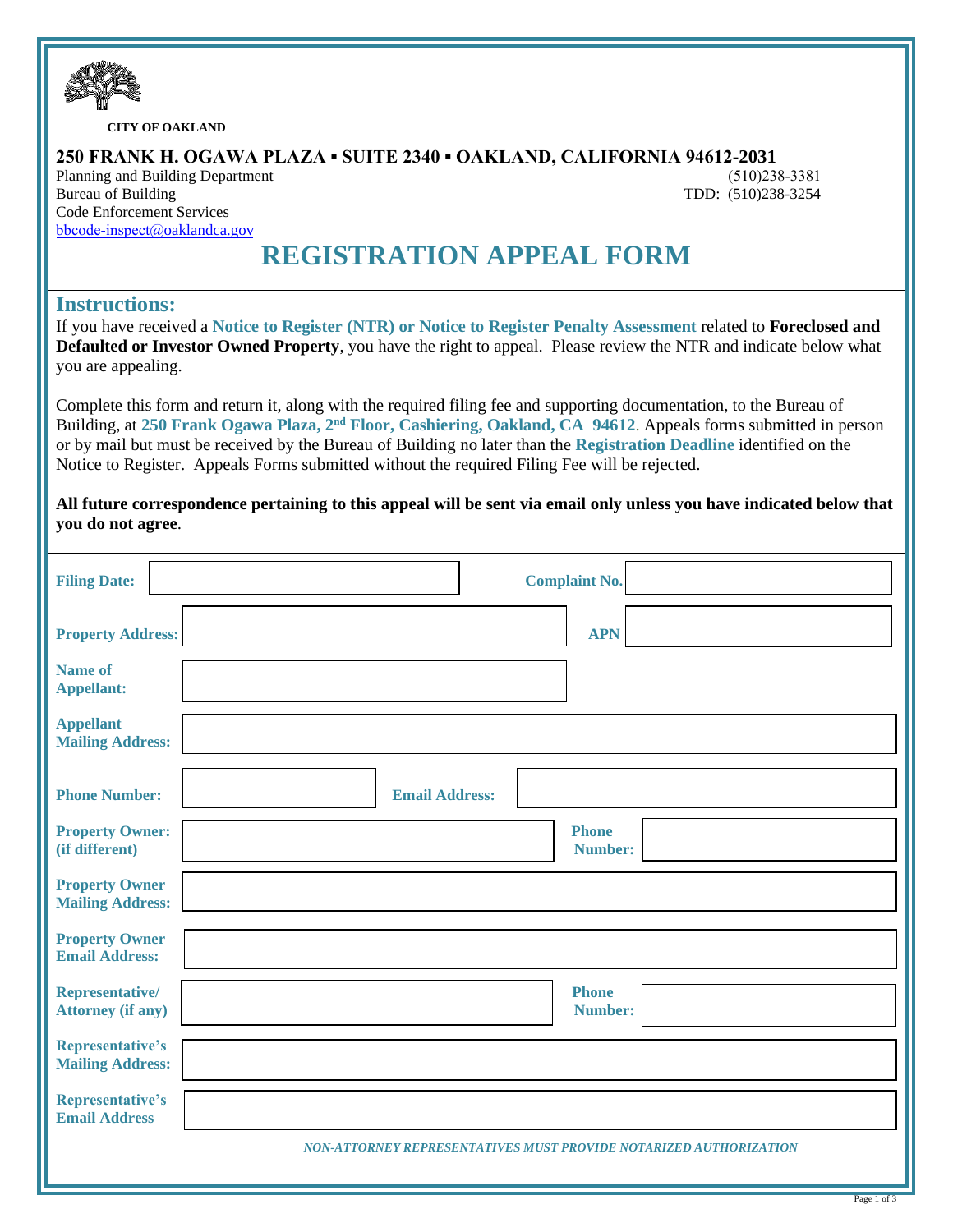☐ *I do not agree to receive future correspondence pertaining to this appeal by email.*

Appeal Type: (Check the appropriate box)

☐ **Foreclosed & Defaulted Registration**

- ☐ **Investor Owned Registration**
- ☐ **Foreclosed & Defaulted Penalty Assessment**
- ☐ **Investor Owned Penalty Assessment**

## **How to Appeal:**

Complete and submit this form, along with all required filing fees, to the Bureau of Building no later than the **Registration Deadline.** The **Registration Deadline** shall be twenty-one (21) days.

| <b>Appeal Type:</b>       | <b>Filing Fee</b> |
|---------------------------|-------------------|
| Registration              | \$137.00          |
| <b>Penalty Assessment</b> | \$137.00          |

## **Appeals Process:**

Appeals of Registration will be reviewed administratively by staff who may grant the appeal without a hearing. If staff does not grant the appeal, a hearing will be scheduled before an Independent Hearing Officer within 60 days, unless you waive the right to the hearing following administrative review. If the Independent Hearing Officer grants your appeal, you will not be charged for the hearing. If the Hearing Officer denies your appeal, you must register and pay all administrative costs for the hearing as follows:

### **Administrative Hearing Fees**

Actual Cost to Conduct Appeals Hearing \$1,436.00 Processing Fee + \$150 per hour Hearing Officer fee

> Costs include: -Review of Evidence -Conducting the Hearing -Final Decision Preparation -Parking and Postage costs

-Records Management and Technology Enhancement fee (14.75%) **Fees charged only if Appellant loses appeal** 

Notice of the date, time, and place of hearing will be sent to the appellant by email and or mail at least 21 days prior to the hearing. At the hearing, you may present evidence and testimony to support your appeal.

Decisions of the Independent Hearing Officer regarding Registration are final and may only be appealed in court.

Appeals not filed in a timely manner will be rejected.

Please respond to all of the following:

- a. Briefly identify your legal interest in the property.
- b. Briefly describe why you are appealing the Notice to Register or Penalty notice.
- c. Briefly describe how the City has erred or abused its discretion in bringing this action.
- d. Briefly identify how you want the City to resolve your appeal.